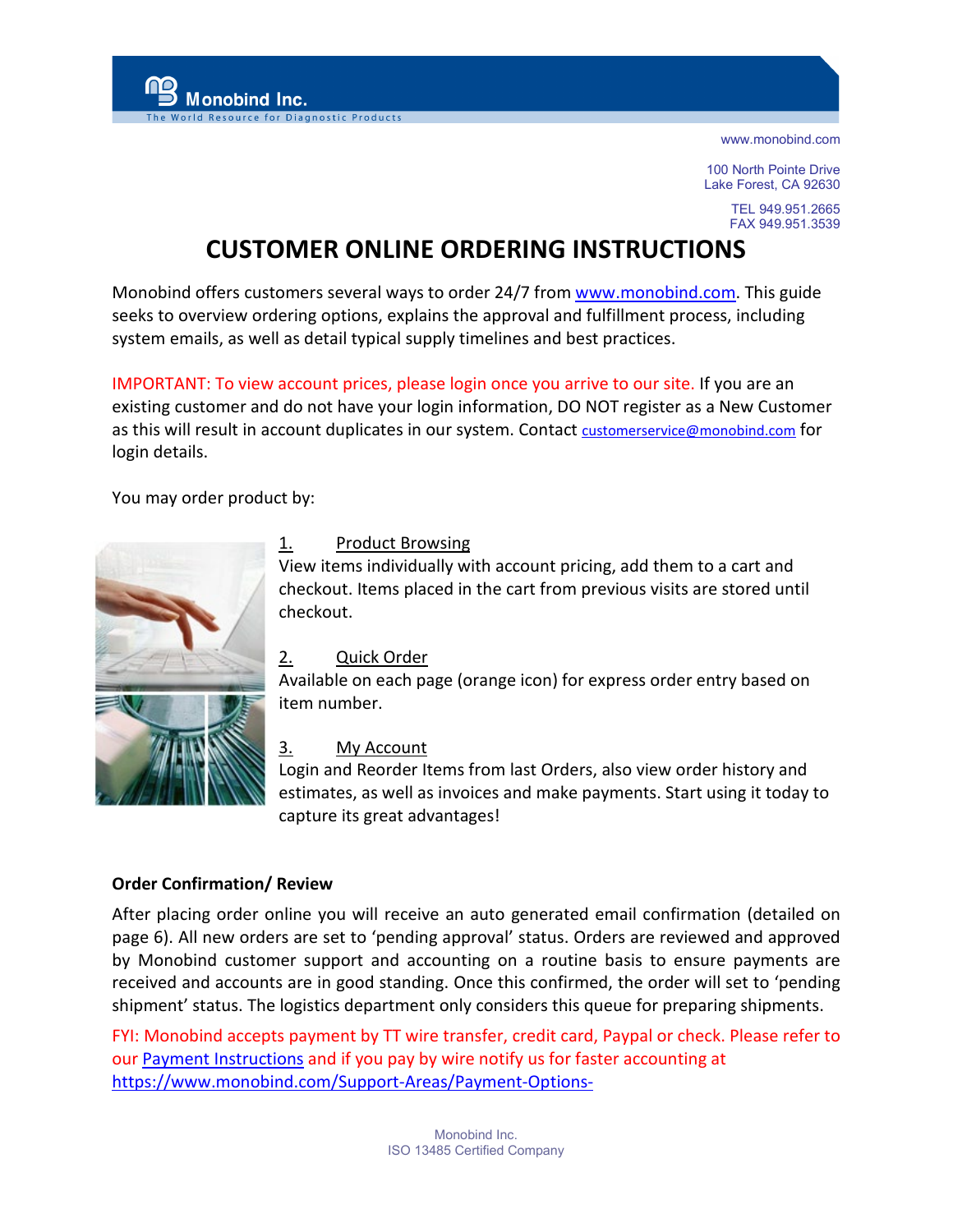100 North Pointe Drive Lake Forest, CA 92630

> TEL 949.951.2665 FAX 949.951.3539

Paypal is accepted on website in shopping cart checkout only (method 1 above). It is not accepted in the other scenarios. To pay for existing orders or invoices by Paypal, please contact [customerservice@monobind.com](mailto:customerservice@monobind.com) to initiate a payment request via the standard Paypal app.

FYI: Credit cards are authorized upon online entry however they are not actually charged until time of shipping. Authorization will affect credit limits and for any cancelled orders you must request Monobind to release authorization. Payments and management of credit cards on file with Monobind can be done by you through our customer center. Contact [customerservice@monobind.com](mailto:customerservice@monobind.com) for any assistance with login.

## **Shipping Charges**

Transit fees will be added to orders shipping on Monobind accounts or by prepaid forwarder. Monobind will estimate and add such charges to each order as soon as possible, or you may elect to use your carrier and provide the account details.

## **Order Changes/ Cancellations**

Aonobind Inc.

for Diagnostic Product

Changes are requested within two days of entry to [customerservice@monobind.com](mailto:customerservice@monobind.com) otherwise additional items will be placed on a new order, or in some cases result in order cancellation. Should you desire multiple orders be packed and shipped together, you may make this request and we will do our best to satisfy it.

## **Order Status**

Visit **My Account** to monitor your order status. Orders are shown as pending approval, pending fulfillment, or shipped. You may download proforma invoices (sales orders) and sales invoices and identify included LOTS (on invoice).

After **order is approved**, you will receive an email from the system, additionally our team will set an **estimated ship date** approximately this time and the system will email this information as well as any changes made to the estimated ship date. To obtain further details, please contact Ryan Scubla at r[yanscubla@monobind.com](mailto:ryanscubla@monobind.com) and include the SO or PO number.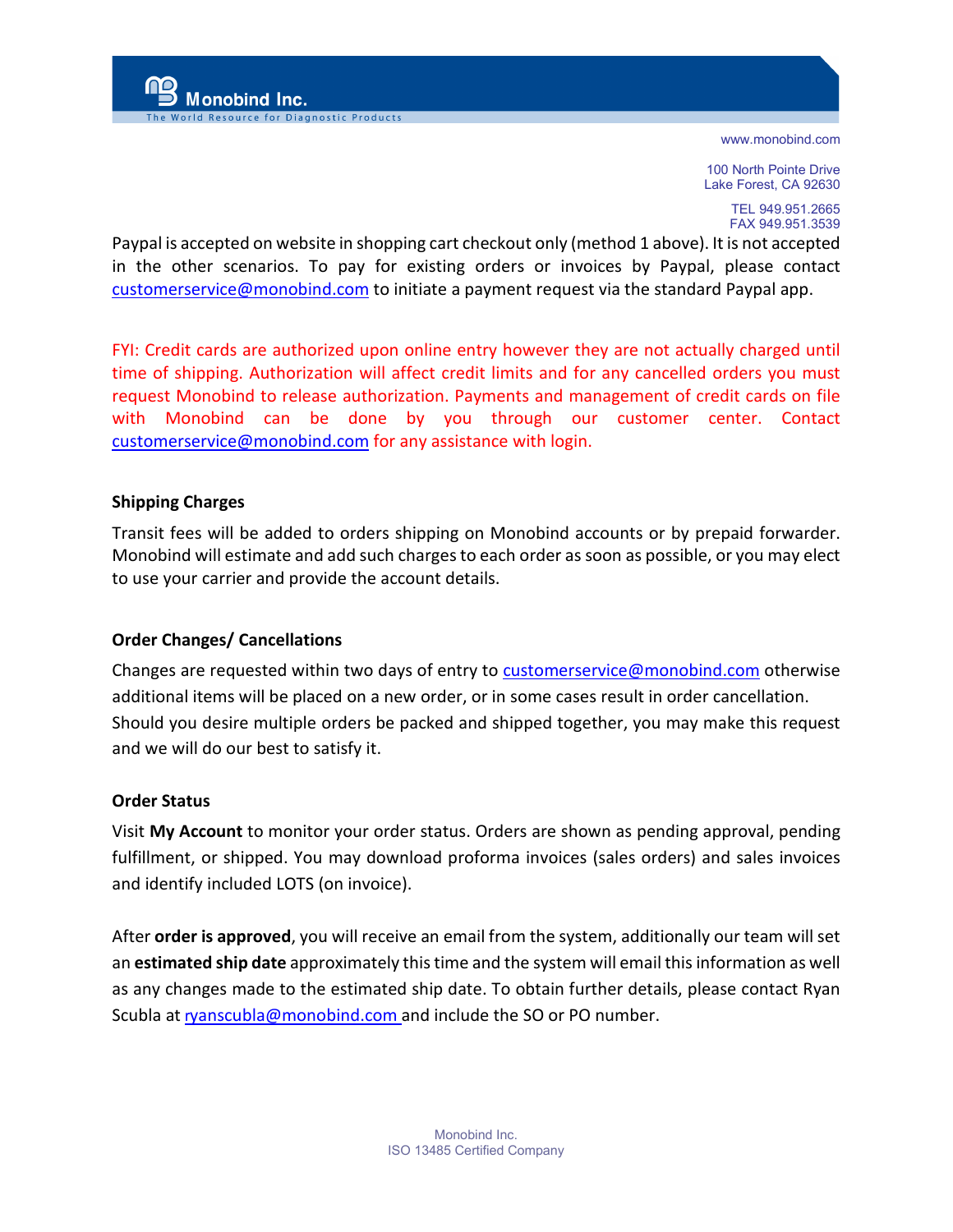100 North Pointe Drive Lake Forest, CA 92630

> TEL 949.951.2665 FAX 949.951.3539

#### **Order Lead-time**

**Monobind Inc.** 

for Diagnostic Products

In-stock items may ship the same day however depending the queue, quantity of items and number of different items ordered, fulfillment time is extended. For most customers, Monobind recommends a two-week window between placing and dispatching an order, however for very large users this can extend more than a month.

TIP: Maintaining safety stock is the best way to avoid any lead-time issues. Monobind guarantees a minimum of 12-month stability for this purpose.

### **Best Practices for Large Volume Customers**

Customers with extended product needs and critical distribution deadlines are encouraged to create 1) standing orders or 2) place orders 60-days in advance of requested shipment date and make only additions to orders with new purchase orders.

#### **Log in**

Find the link on our website header (far right), remember to use the Welcome Back! If you do not have this information, please contact [customerservice@monobind.com](mailto:customerservice@monobind.com)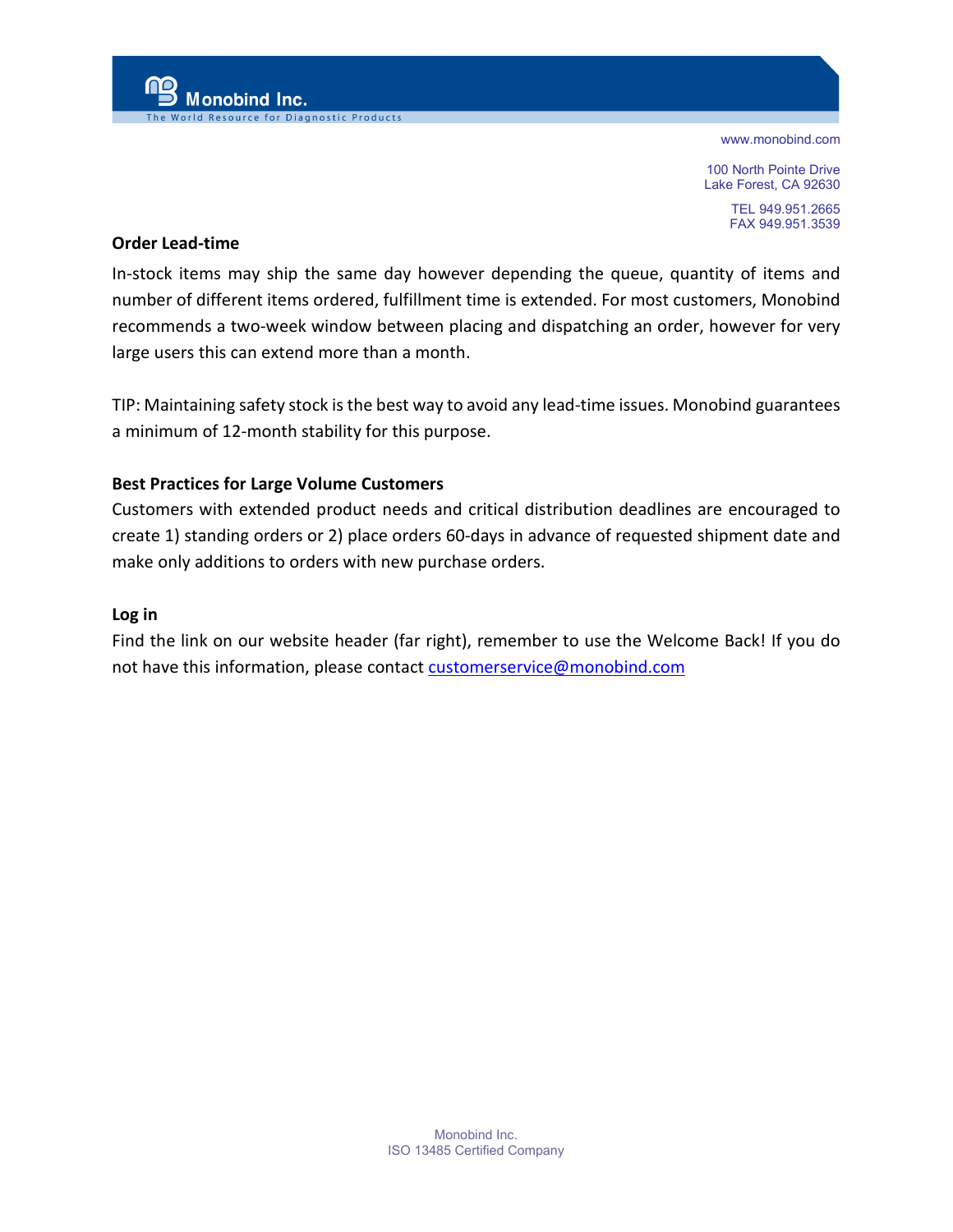| Monobind Inc.                                                                                                                                                                                                                                                                                                |                                                                                                                                                                                                    |  |  |  |  |
|--------------------------------------------------------------------------------------------------------------------------------------------------------------------------------------------------------------------------------------------------------------------------------------------------------------|----------------------------------------------------------------------------------------------------------------------------------------------------------------------------------------------------|--|--|--|--|
| The World Resource for Diagnostic Products                                                                                                                                                                                                                                                                   | www.monobind.com                                                                                                                                                                                   |  |  |  |  |
|                                                                                                                                                                                                                                                                                                              |                                                                                                                                                                                                    |  |  |  |  |
|                                                                                                                                                                                                                                                                                                              | 100 North Pointe Drive<br>Lake Forest, CA 92630                                                                                                                                                    |  |  |  |  |
| ISO 13485 $\zeta \in \bigoplus$ Worldwide Shipping $\mathcal{J}$ +1.949.951.2665 $\blacktriangleright$ info@monobind.com                                                                                                                                                                                     | TEL 949.951.2665<br>FAX 949.951.3539<br>$Log in$ Register   $\Box$ Cart: 0                                                                                                                         |  |  |  |  |
| <b>PRODUCTS</b><br><b>R&amp;D SERVICES</b><br><b>SUPPORT</b><br><b>Monobind Inc.®</b>                                                                                                                                                                                                                        | Q<br><b>Search Products</b><br><b>NEWS</b><br><b>ABOUT US</b>                                                                                                                                      |  |  |  |  |
| Log In   Register<br><b>Welcome Back!</b><br>Login below to checkout with an existing account.<br>Please do not register as a New Customer as it creates duplicate<br>accounts, instead select forgot password link below or Contact Us for<br>assistance.<br><b>Email Address*</b><br>mango_ivy@pacbell.net | <b>New Customer</b><br>If this your first order, create an account with us for quicker checkout.<br>Please note all new accounts and purchases are subject to Monobind<br>approval.<br>First Name* |  |  |  |  |
| Password *                                                                                                                                                                                                                                                                                                   | Last Name*                                                                                                                                                                                         |  |  |  |  |
| <br>Forgot password?<br>Log In                                                                                                                                                                                                                                                                               | Company (optional)                                                                                                                                                                                 |  |  |  |  |
|                                                                                                                                                                                                                                                                                                              | <b>Email Address</b> *                                                                                                                                                                             |  |  |  |  |
|                                                                                                                                                                                                                                                                                                              | mango_ivy@pacbell.net                                                                                                                                                                              |  |  |  |  |
|                                                                                                                                                                                                                                                                                                              | We need your email address to contact you about your order.                                                                                                                                        |  |  |  |  |

# **After Login**

All the prices on the website will be updated to your price level and you will be directed to My Account with Recent Orders Open. Other **Order** options to view: Order history, Reorder items,

Password\*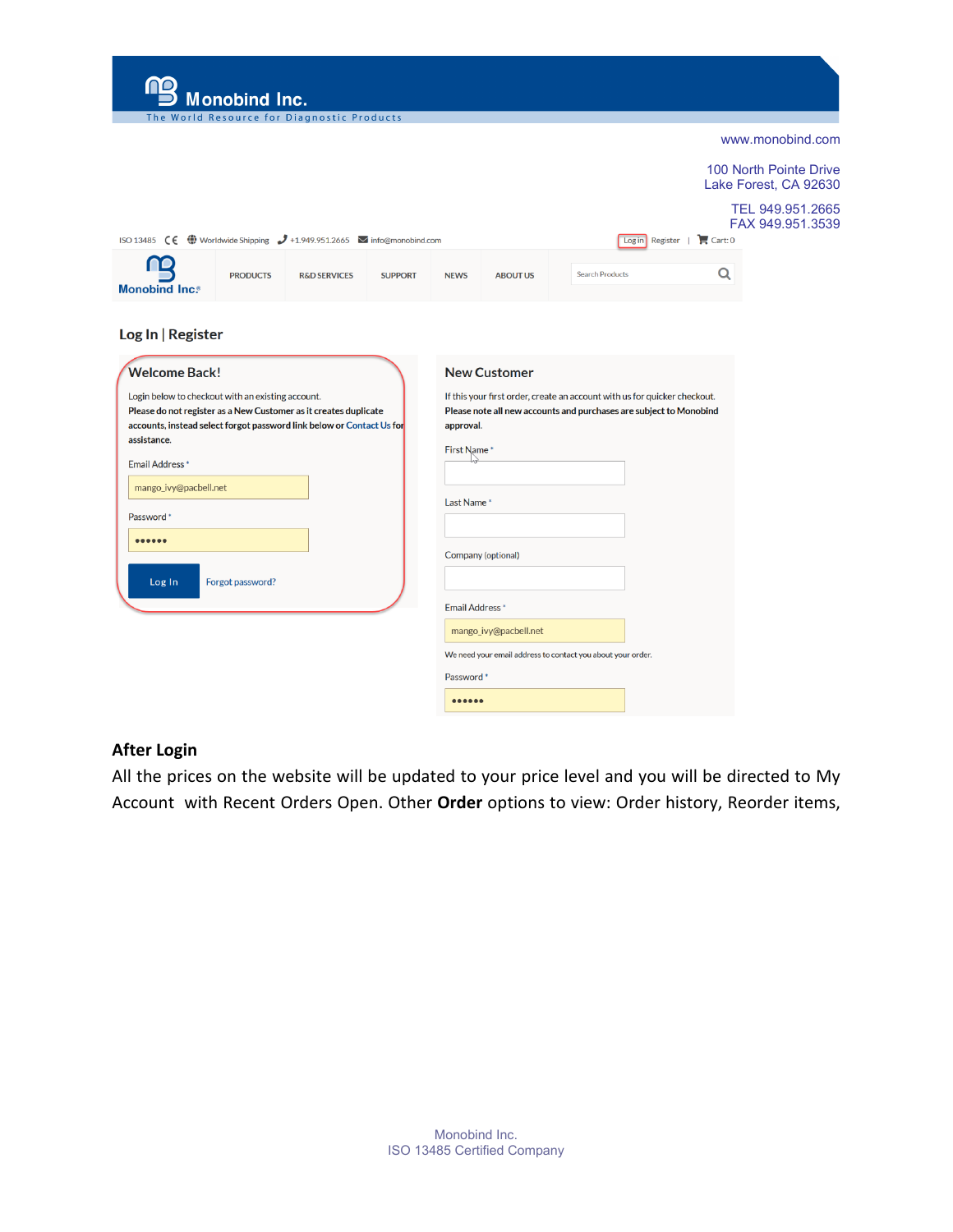mg **Monobind Inc.** 

esource for Diagnostic Products

[www.monobind.com](http://www.monobind.com/)

100 North Pointe Drive Lake Forest, CA 92630

> TEL 949.951.2665 FAX 949.951.3539

#### Estimates.

Home > My Account

#### **My Account**

| My Account                               |                     | $\mathbb{P}$                                                      |                   |                                                                                                                   |        |                                                              |                           |
|------------------------------------------|---------------------|-------------------------------------------------------------------|-------------------|-------------------------------------------------------------------------------------------------------------------|--------|--------------------------------------------------------------|---------------------------|
| <b>OVERVIEW</b>                          |                     | <b>Recent Orders</b>                                              |                   |                                                                                                                   |        |                                                              | <b>View Order History</b> |
| <b>ORDERS</b>                            | $\hat{\phantom{1}}$ | Sales Order No.                                                   | PO <sub>No.</sub> | Date                                                                                                              | Amount | <b>Status</b>                                                | <b>Track</b><br>Items     |
| <b>Order History</b>                     |                     | 66360                                                             |                   | 12/19/2019                                                                                                        | \$1.25 | Cancelled                                                    | N/A                       |
| <b>Reorder Items</b><br><b>Estimates</b> |                     | 66359                                                             |                   | 12/19/2019                                                                                                        | \$1.25 | Cancelled                                                    | N/A                       |
| <b>BILLING</b>                           | $\checkmark$        | 66358                                                             |                   | 12/19/2019                                                                                                        | \$1.25 | Cancelled                                                    | N/A                       |
| <b>SETTINGS</b>                          | $\checkmark$        | <b>My Settings</b>                                                |                   |                                                                                                                   |        |                                                              |                           |
| <b>CASES</b>                             | $\checkmark$        | Profile                                                           |                   | <b>Shipping</b>                                                                                                   |        | Payment                                                      |                           |
|                                          |                     | <b>Alicia Mango TEST</b><br>mango_ivy@pacbell.net<br>949-951-2665 |                   | <b>Alicia Volkov</b><br>100 N. Pointe Dr.<br>Lake Forest California 92630<br><b>United States</b><br>415-420-1767 |        | ನಗರನ್ನು<br>ಅನುಚಿತ<br>alicia volkov<br><b>Expires 03/2024</b> | - Ending in 1002          |

**Billing Options** (Payments can be made from invoices), **Settings on Account** and **Support Cases**

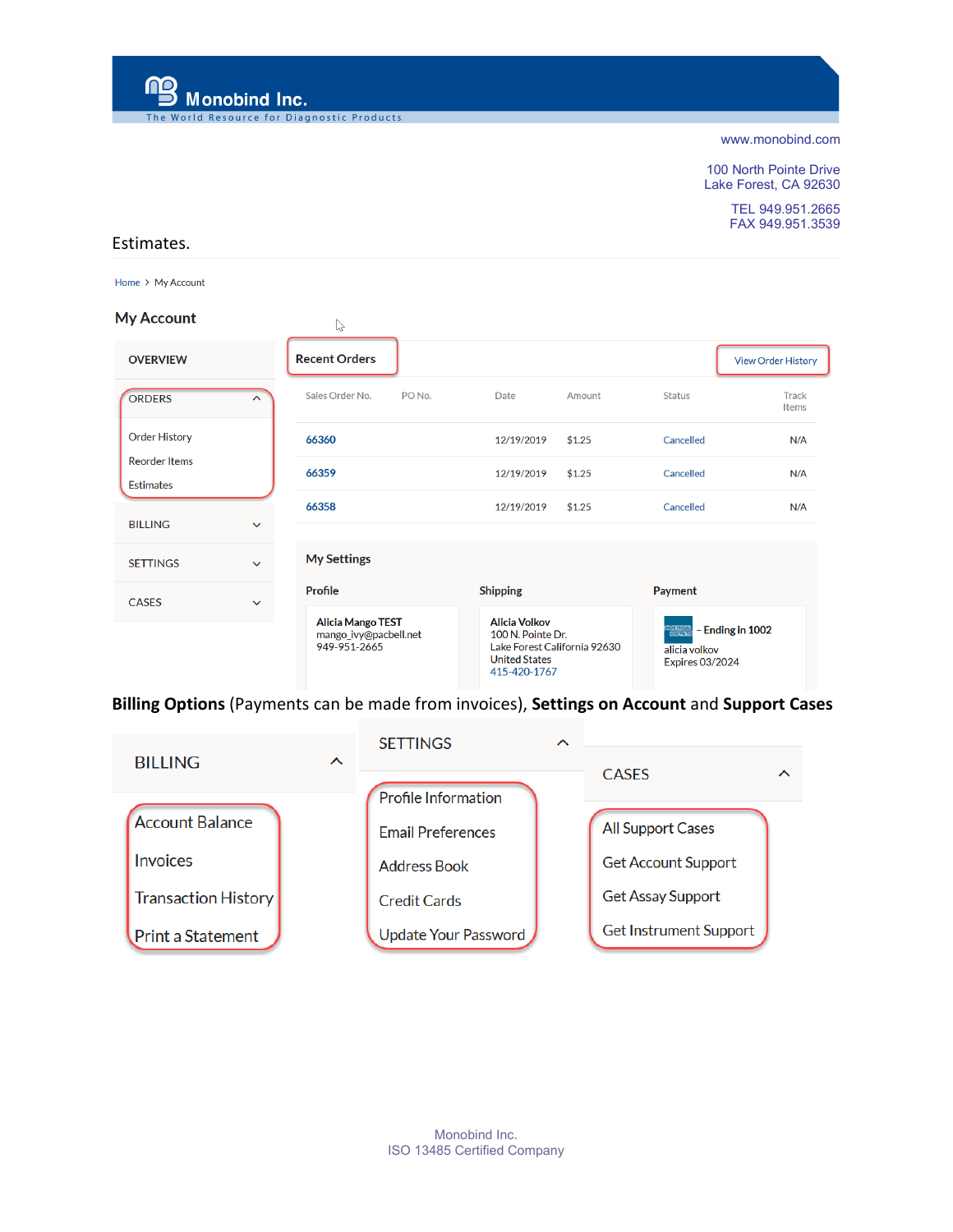100 North Pointe Drive Lake Forest, CA 92630

> TEL 949.951.2665 FAX 949.951.3539

## **Online Order Option 1: Add to Cart**

**In the Resource for Diagnostic Products** 

**ng**<br>Monobind Inc.

Found directly on each product page, prices will update after login (if applicable)

| <b>ELISA</b>           | <b>CLIA</b>                |                      |                                                                       |              |              |                    |
|------------------------|----------------------------|----------------------|-----------------------------------------------------------------------|--------------|--------------|--------------------|
| <b>AccuBind® ELISA</b> |                            |                      | <b>IgE AccuBind ELISA Kits</b>                                        |              |              |                    |
|                        |                            | $\rightarrow$ Item#: | 2525-300                                                              |              |              |                    |
|                        | $\alpha$                   | $>$ Info:            | [11] IgE AccuBind ELISA Rev 3<br><b>M</b> IgE Safety Data Sheet - SDS |              |              |                    |
|                        | <b>Available Materials</b> |                      |                                                                       |              |              |                    |
|                        |                            | <b>Item</b>          | <b>Description</b>                                                    | <b>Price</b> | Qty          | <b>Order</b>       |
|                        |                            | 2525-300A            | IgE AccuBind ELISA Kit - 96 wells                                     | \$184.00     | $\mathbf{1}$ | <b>Add To Cart</b> |
|                        |                            | 2525-300B            | IgE AccuBind ELISA Kit - 192 wells                                    | \$225.00     | 1            | <b>Add To Cart</b> |

## **Online Order Option 2: Quick Order**

Present on every web page on the far right in orange box

| HELPFUL LINKS V               | <b>KEY FEATURES V</b>                                                                                                                                                                                                             | <b>DILUENTS</b>    | <b>QUALITY CONTROLS</b>                                                                                                                                                                                                                    | <b>SHORT EXP SALE</b> | <b>TEST MENU</b>           |  |  |
|-------------------------------|-----------------------------------------------------------------------------------------------------------------------------------------------------------------------------------------------------------------------------------|--------------------|--------------------------------------------------------------------------------------------------------------------------------------------------------------------------------------------------------------------------------------------|-----------------------|----------------------------|--|--|
|                               |                                                                                                                                                                                                                                   | <b>Ferritin</b>    | Ferritin is a protein inside of cells that stores iron for later use by your<br>body. The small amount of ferritin that is released into blood reflects the<br>total amount of storage iron. Iron is also stored as hemosiderin, a complex |                       |                            |  |  |
|                               | <b>WELCOME TO MONOBIND QUICK ORDER FORM!</b><br>Please, follow these basic instructions to place your order:<br>You may delete a line by clicking on the cross on the far right.<br>Suggestions are welcomed, please, contact us! |                    | Add only the numerical characters of the Item Number. You will be presented with a list of items after entering 3 digits, select one of them.                                                                                              |                       |                            |  |  |
|                               |                                                                                                                                                                                                                                   |                    |                                                                                                                                                                                                                                            |                       | <b>SUB TOTAL: \$0</b>      |  |  |
| <b>ENTER ITEM NUMBER</b><br>1 |                                                                                                                                                                                                                                   | <b>DESCRIPTION</b> |                                                                                                                                                                                                                                            | <b>RATE</b>           | <b>QTY</b><br><b>PRICE</b> |  |  |
| $\overline{2}$                |                                                                                                                                                                                                                                   |                    |                                                                                                                                                                                                                                            |                       |                            |  |  |
| 3                             |                                                                                                                                                                                                                                   |                    |                                                                                                                                                                                                                                            |                       |                            |  |  |
| 4                             |                                                                                                                                                                                                                                   |                    |                                                                                                                                                                                                                                            |                       |                            |  |  |
| 5                             |                                                                                                                                                                                                                                   |                    |                                                                                                                                                                                                                                            |                       |                            |  |  |
| <b>ADD MORE ROWS</b>          | <b>ADD TO CART</b>                                                                                                                                                                                                                | <b>CANCEL</b>      |                                                                                                                                                                                                                                            |                       | <b>SUB TOTAL: \$0</b>      |  |  |

Monobind Inc. ISO 13485 Certified Company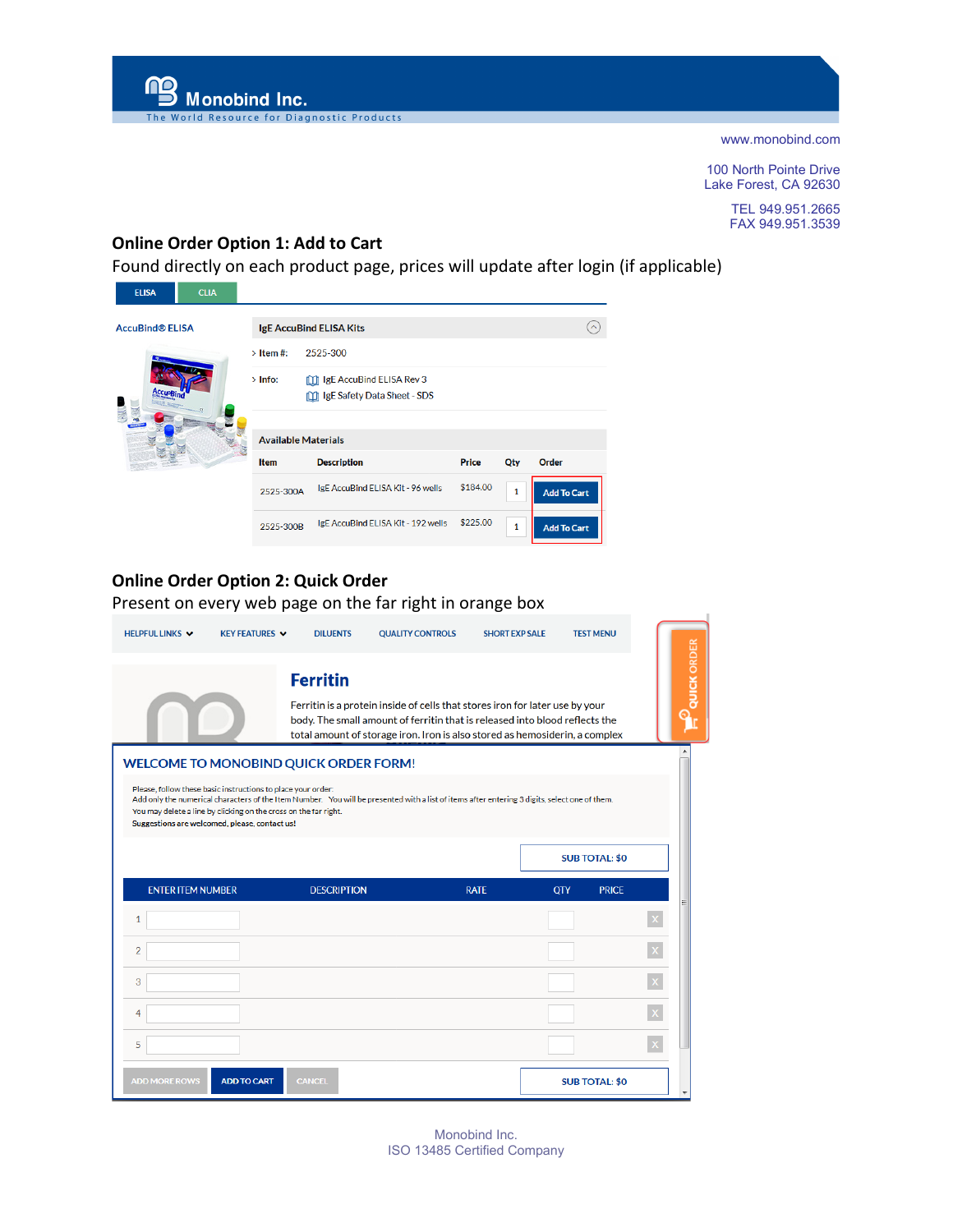100 North Pointe Drive Lake Forest, CA 92630

> TEL 949.951.2665 FAX 949.951.3539

### **Order Email Notifications**:

Monobind Inc.

e for Diagnostic Products

- Our ordering system has a series of auto-emails to the main contact listed on the account *unless otherwise requested by customer*
- All online orders will be confirmed via automated email directly following entry. (For any orders submitted to Monobind by email, you should you receive email confirmation from Monobind customer support staff within 2 business days, otherwise contact [customerservice@monobind.com](mailto:customerservice@monobind.com) as we may have not received the order)
- After order review and acceptance by Monobind, the system will send a notice of 'approved order' status
	- $\circ$  FYI: upon receipt of payment by wire, accounting emails a 'payment receipt'
- After an **estimated ship date** is set by Monobind, the system will send a notice, or anytime this date is updated
- At shipment, an auto generated email will include the order summary with lot numbers, certificate of analysis (as attached PDFs) and tracking numbers if shipped via FedEx or UPS
	- $\circ$  If the product is shipped via a forwarder, the AWB is coordinated by your forwarder or by Monobind if you have used our forwarder. FYI: the AWB is often not available until a day or two after pick-up at which time Monobind will email you.
- At shipment, the invoice is created and any net-days payable are established from the ship date
- Finally, for any accounts requiring a pre-shipment authorization before dispatch to ensure any import permits etc., please inform Monobind so we can mark your account accordingly and hold shipment until your confirmation.

**We do our best to satisfy our customers**. Should online ordering not be convenient for you, we accept orders via [orders@monobind.com,](mailto:orders@monobind.com) please see **[Customer Order Instructions PDF](https://445858.app.netsuite.com/core/media/media.nl?id=665324&c=445858&h=9ebf82daff3be69e680a&_xt=.pdf)**.